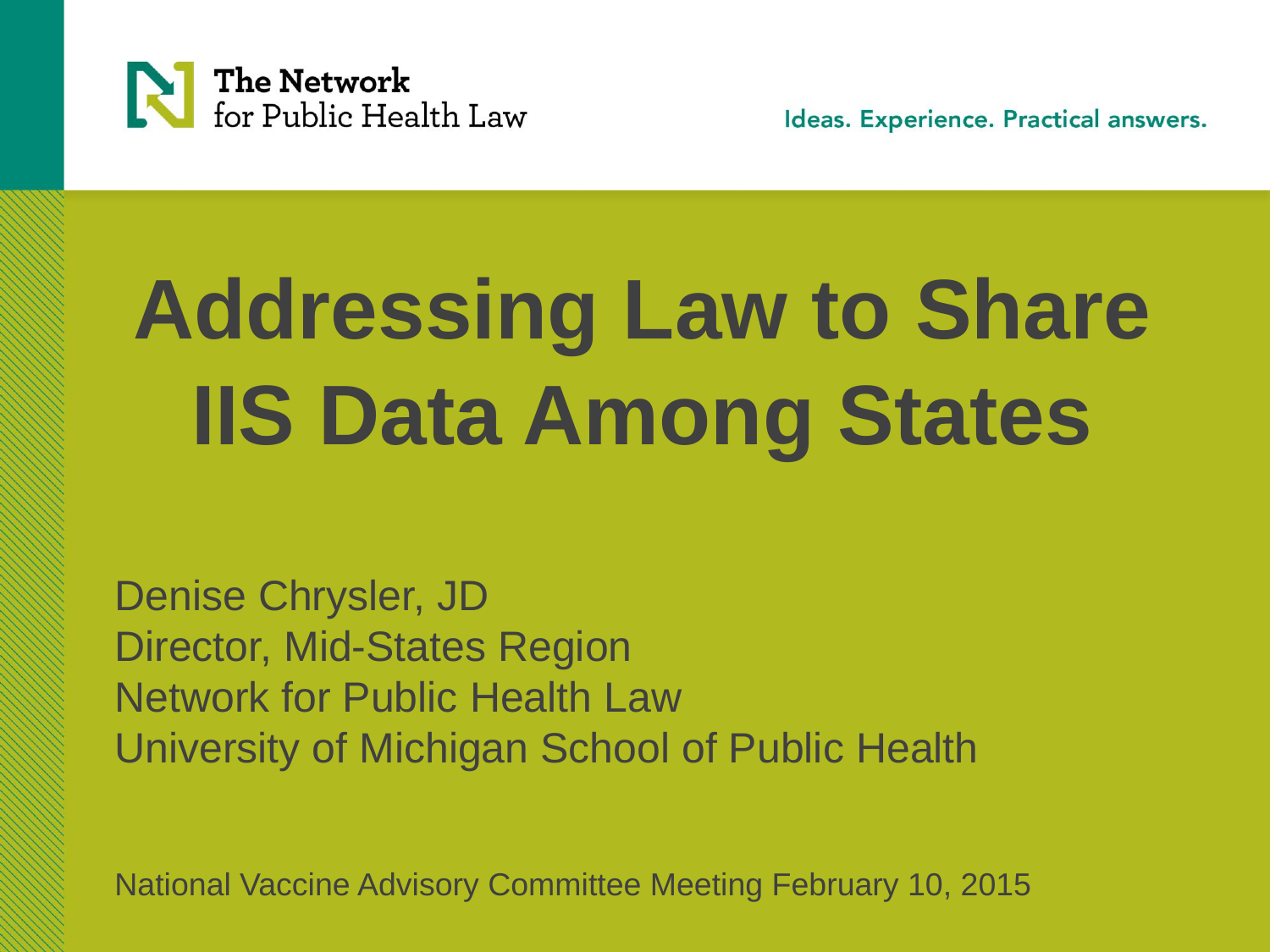

### **Who we are and what we do**

- **Launched 2010**
- **Primary funding Robert Wood Johnson Foundation**
- **Provide public health legal support:**
	- **Technical assistance**
	- **Resources**
	- **Opportunities to build connections**
- **National Coordinating Center and five regional centers provide nationwide coverage**

NVAC Meeting, 02/10/2015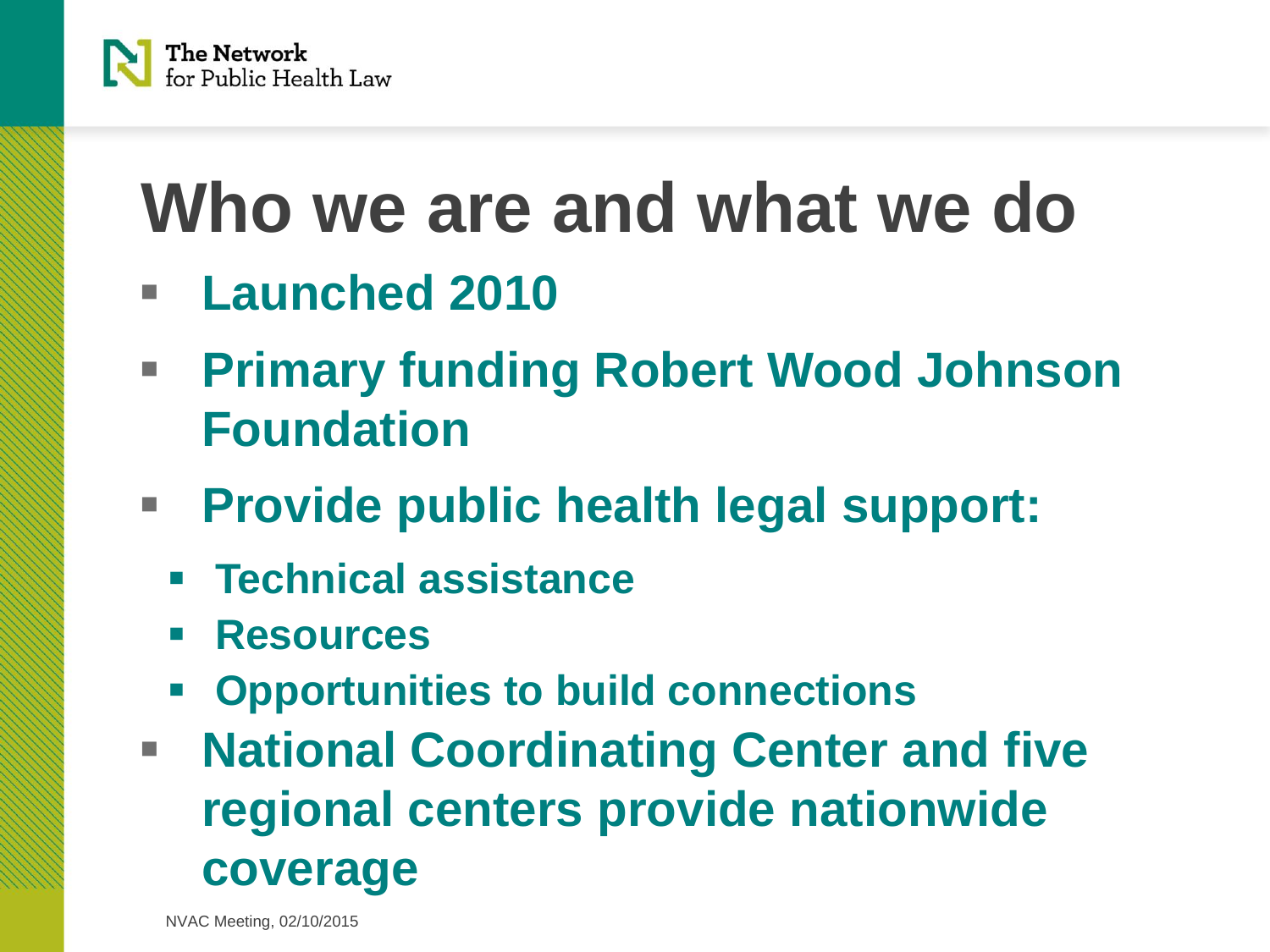

### **Using law to increase immunization**

- **Health officer authority**
- **Exemption requirements**
- **F** School exclusion of **unvaccinated children during outbreaks**
- **Collection, sharing, and protection of data**
- **Immunization information systems**



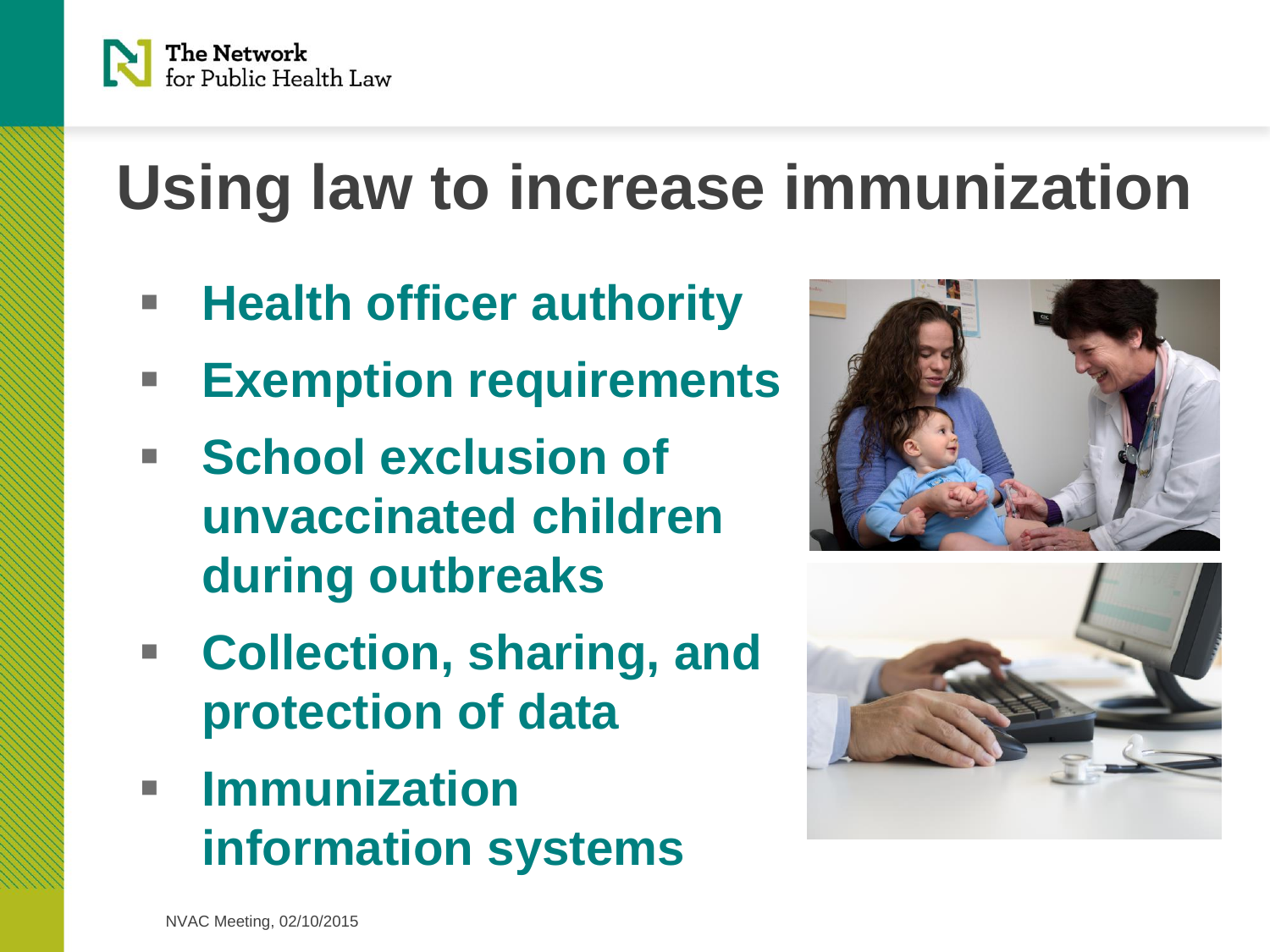

### **Legal memorandum crossjurisdictional exchange IIS data**

- **Assist public health to determine its legal authority to exchange IIS information with other jurisdictions**
- **Provide practical guidance to resolve legal issues and create data sharing agreements**
- **IDENTIFY Approaches to facilitate nationwide exchange**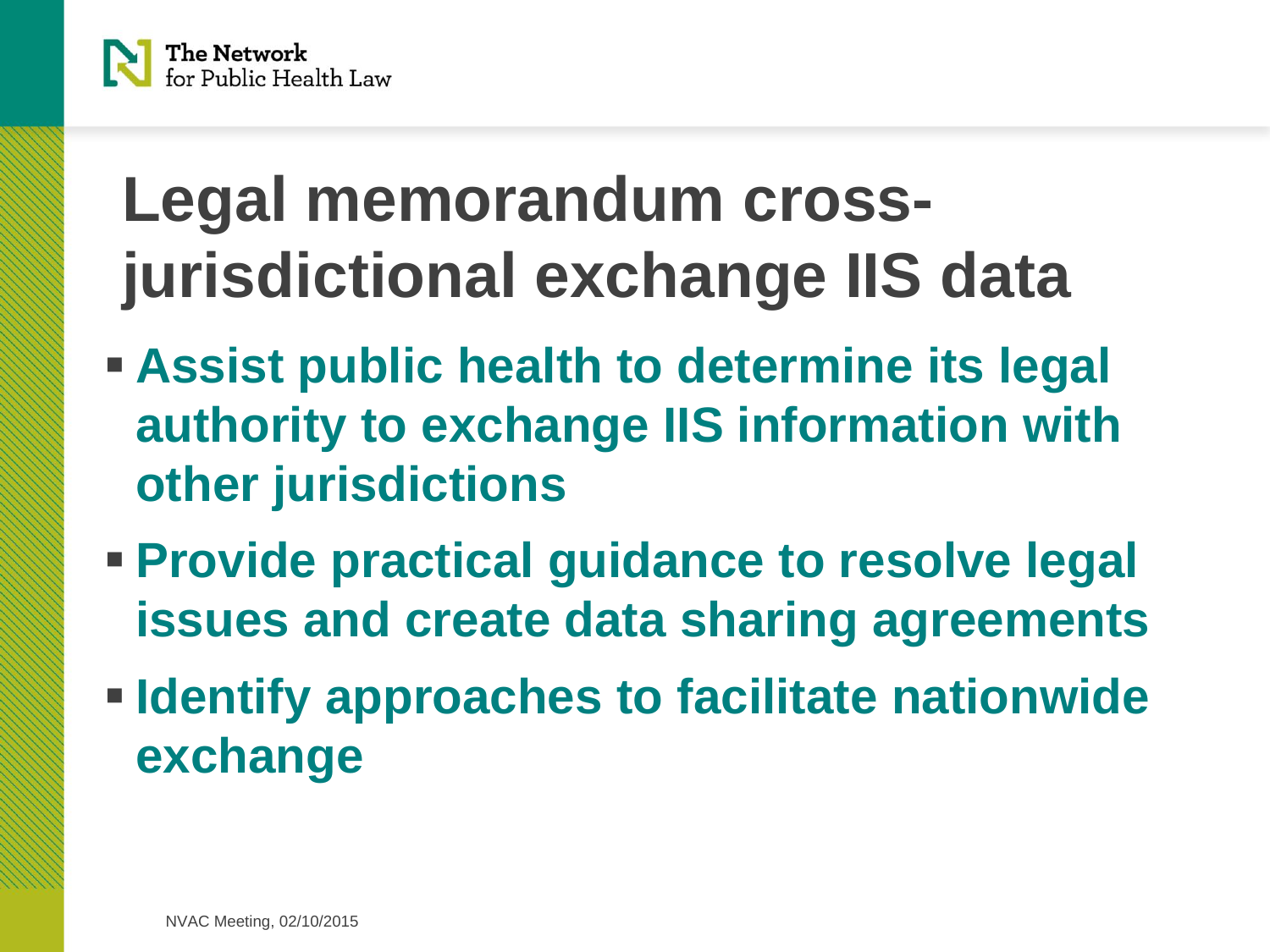

### **General barriers to exchange**

- **State law applies – variation among states**
- **General vs. specific authority to exchange data**
- **Scope of sharing: prerequisites, conditions & limits**
- **Within a state – applicability of multiple laws, need to harmonize**
- **Variety and changing systems, manner of exchange, technological capability**
- -- Growing complexity, multiple points of data transfer, HIE laws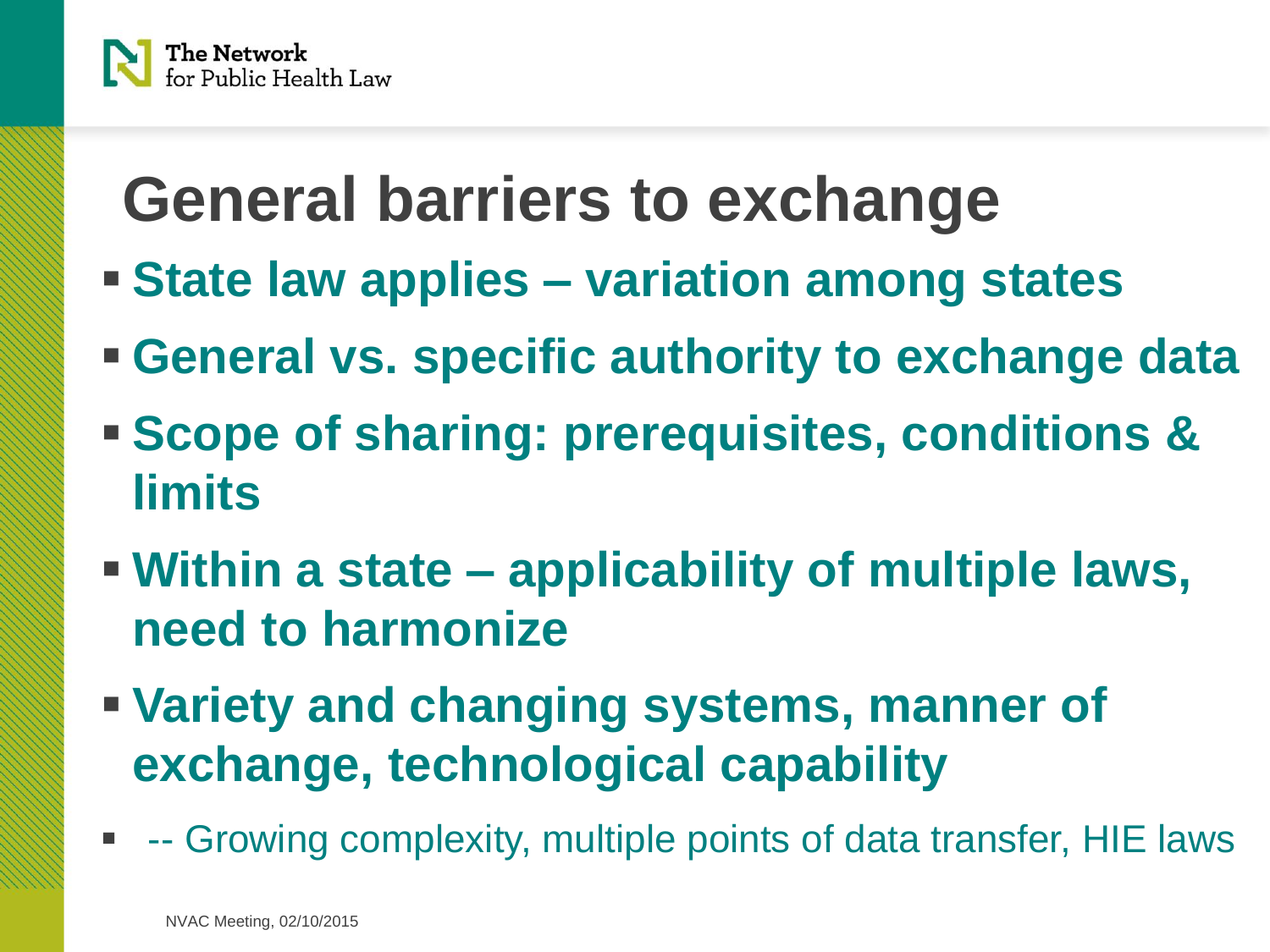

### **National solutions to facilitate exchange?**

#### **National IIS**

- 1993: Congress rejected national IIS provisions in Child Immunization Act
- **1999: NVAC report outlines policy directions and major steps needed** to establish nationwide network of community/state population-based registries

#### **Model or uniform state law**

- 2005: Model Interstate Immunization Information Sharing Statute
- **Master data sharing agreement (e.g. vital records; cancer registries)**
- **Piecemeal exchange among groups of states**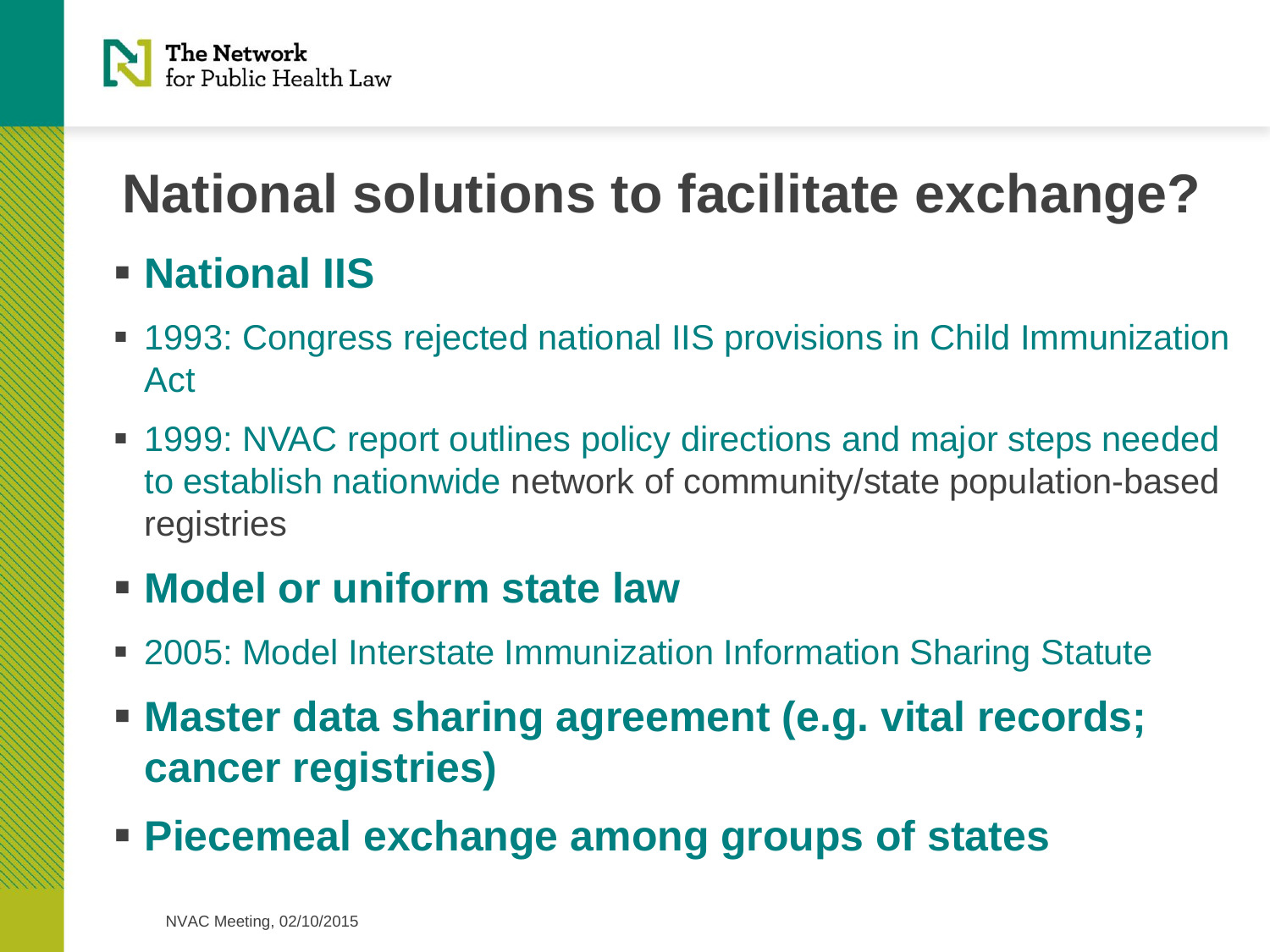

### **Specific barriers to exchange among five states convened by ASTHO**

- **One state: no authority to disclose information to other jurisdictions**
- **Limits on scope of authority to disclose information to other IIS**
- **Restrictions on data elements that can be shared**
- **Limits on use and disclosure of information by receiving state**
- **Sending IIS' responsibility for information once sent**
- **Deleting data when right to opt-out exercised in sending state (applicability to information previously sent)**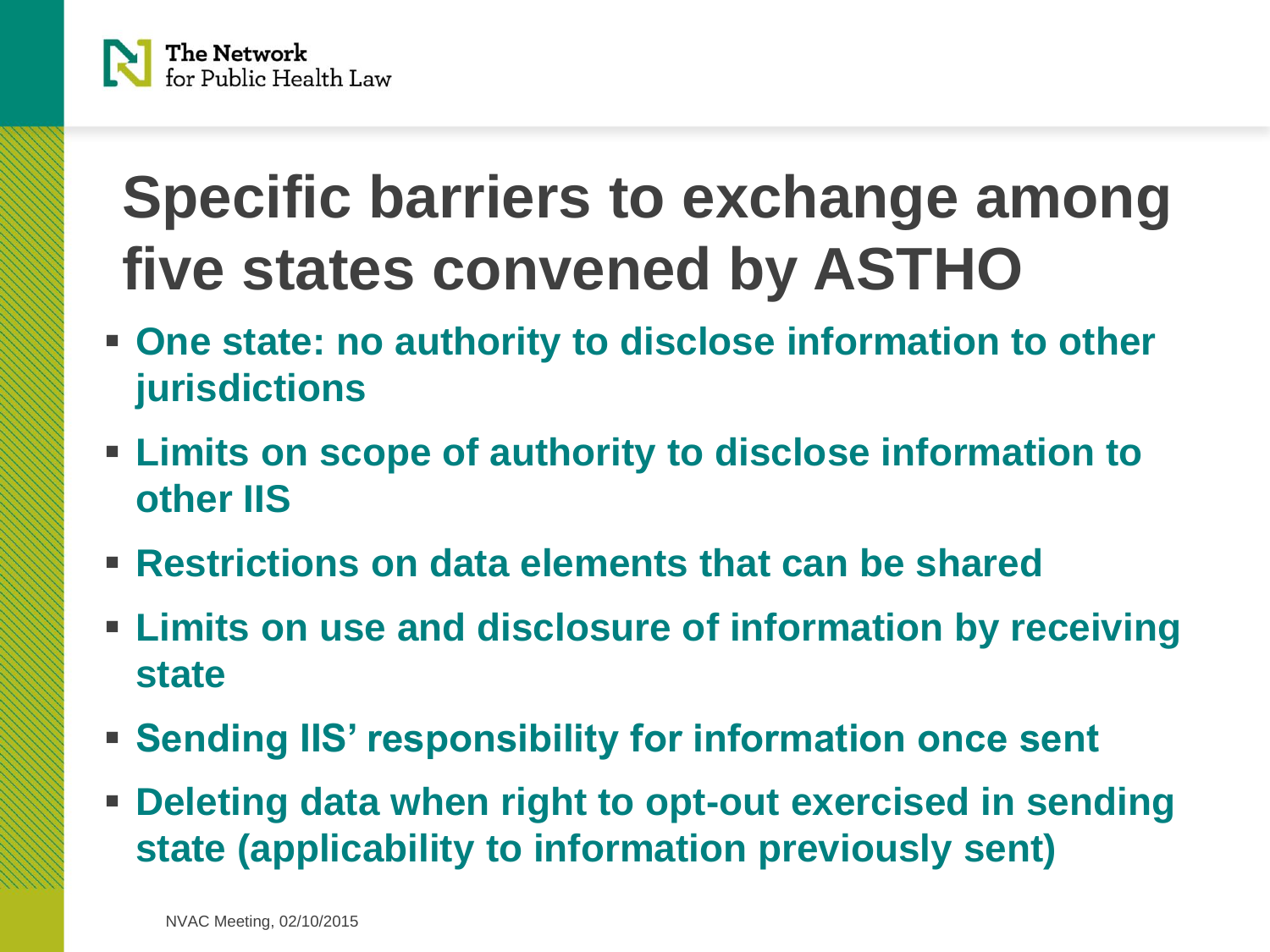

### **Data sharing agreement to exchange IIS information**

- **Some laws require DSA**
- **Necessary, even if not explicitly required**
- **Sets out legal authority, terms for sharing, provides for monitoring and accountability for compliance with terms**
- **IIS memorandum provides components to consider for DSA** (Appendix C)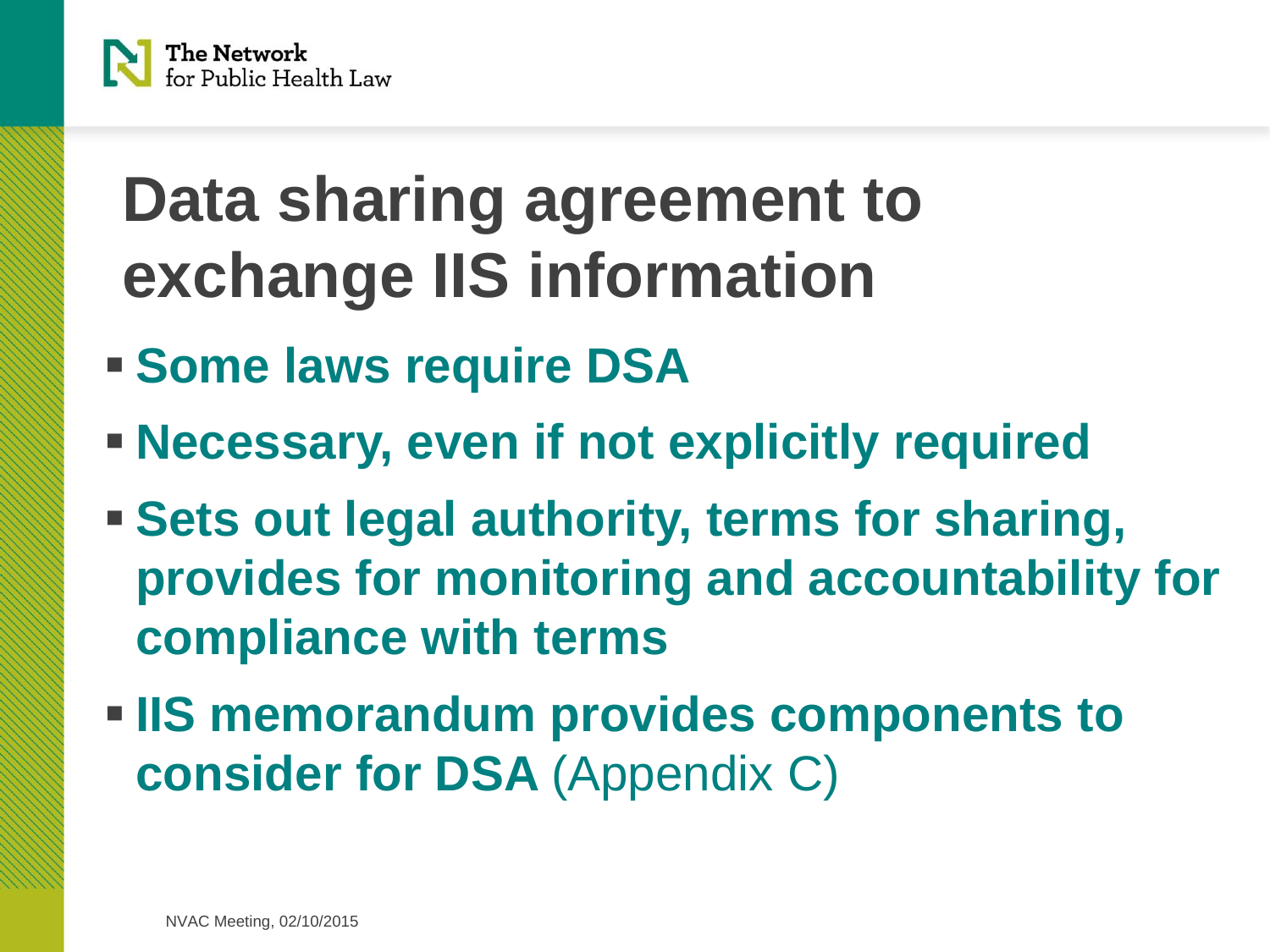

### **Data sharing agreement provisions**

- **Parties**
- **Purpose**
- **Definitions**
- **Data to be provided (elements, frequency, method of exchange)**
- **Incorporation, use and disclosure of data**
- **Privacy, confidentiality, security, breach notification**
- **Termination**
- **Contract boilerplate** (e.g. authority, entire agreement, severability, warranties, limitation on liability, compliance with law, etc.)